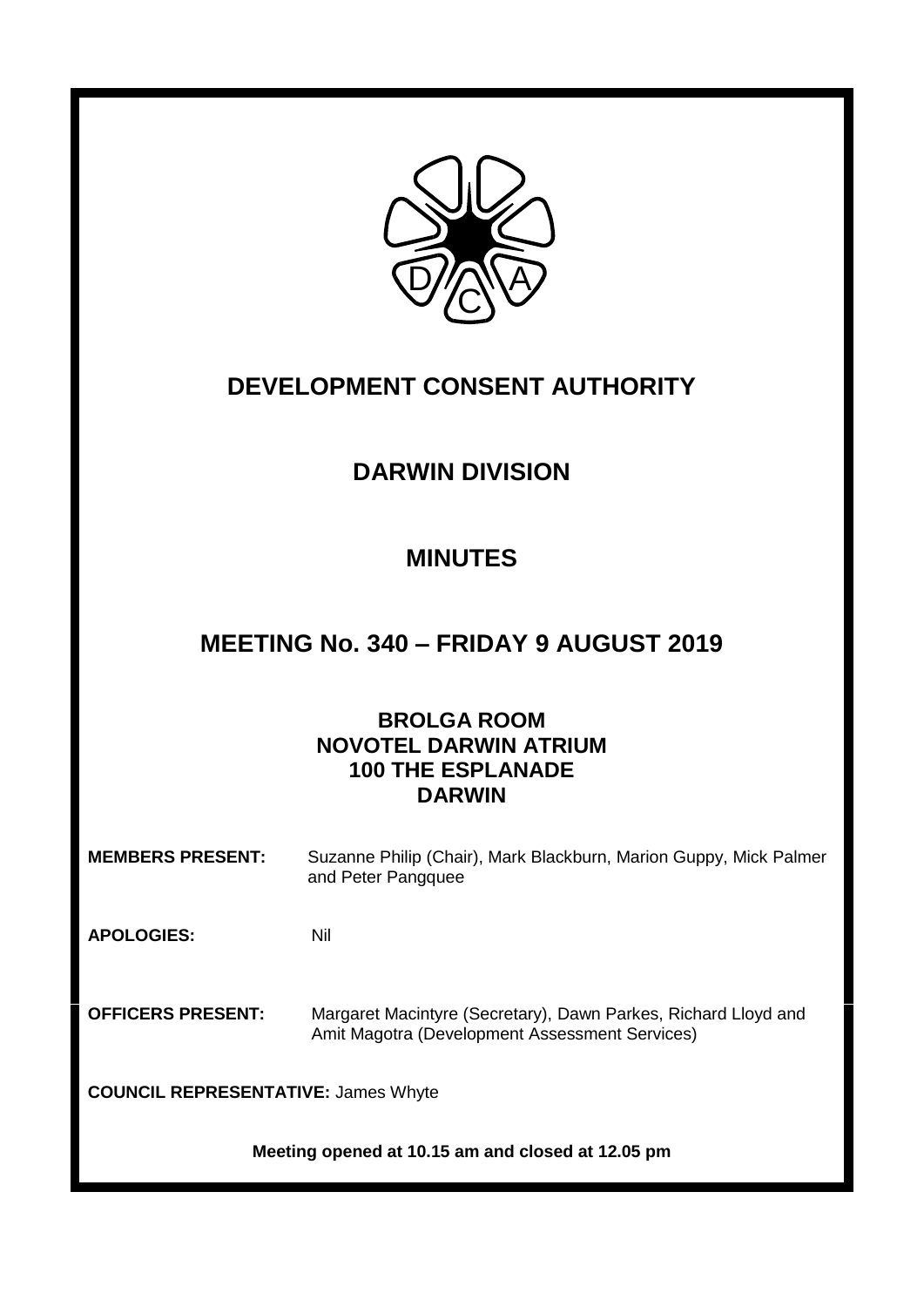**THE MINUTES RECORD OF THE EVIDENTIARY STAGE AND THE DELIBERATIVE STAGE ARE RECORDED SEPARATELY. THESE MINUTES RECORD THE DELIBERATIVE STAGE. THE TWO STAGES ARE GENERALLY HELD AT DIFFERENT TIMES DURING THE MEETING AND INVITEES ARE PRESENT FOR THE EVIDENTIARY STAGE ONLY.**

#### **ITEM 1**<br>**PA2019/0245 PA2019/0245 ALTERATIONS AND ADDITIONS TO AN EXISTING SINGLE DWELLING WITH REDUCED FRONT, SIDE AND REAR SETBACKS LOT 3784 (14) PACKARD STREET, LARRAKEYAH, TOWN OF DARWIN APPLICANT/S Neville Jones Services**

Mr Neville Jones (Neville Jones Services) and Mr Hully Liveris (Hully Liveris Design) attended.

- **RESOLVED** That, pursuant to section 46(4)(b) of the *Planning Act 1999*, the Development **129/19** Consent Authority defer consideration of the application to develop Lot 3784 (14) Packard Street, Town of Darwin for the purpose of alterations and additions to an existing single dwelling with reduced front, side and rear setbacks to require the applicant to provide the following additional information that the Authority considers necessary in order to enable proper consideration of the application:
	- Demonstration as to why the proposed side and rear boundary setbacks cannot be increased or the size of the development cannot be reduced to achieve greater compliance with the requirements of Clause 7.3 (Building Setbacks of Residential Buildings and Ancillary Structures). Further justification for any continued non-compliance should also be provided and presented in the context of special circumstances which justify the giving of consent; and
	- Any amendments to the application that arise as a result of the above information request.

#### **REASON FOR THE DECISION**

1. Pursuant to section 51(a) of the *Planning Act 1999*, the consent authority must take into consideration the planning scheme that applies to the land to which the application relates.

The proposal is consistent with Zone SD (Single Dwelling Residential) in that the land is identified for the development of single dwellings and ancillary structures. However, the proposal is not consistent with the required building setbacks from the adjoining property along the side and rear boundary setbacks of the site associated with the pool deck shade structure, bedroom, laundry, stairway and kitchenette (at level 1), and no special circumstances exist for reduced setbacks. It is considered that the proposal does not meet the purpose of clause 7.3 (Building Setback of Residential Buildings and Ancillary Structures) of the NT Planning Scheme, particularly in that the adverse effects of the proposal's building massing, when viewed from adjoining land, are not minimised, and compatible surrounding developments.

At the hearing, Mr Neville Jones (applicant) and Mr Hully Liveris (project architect) gave an overview of the background and architectural merits of the proposed development. Mr Liveris explained

Page 2 of 6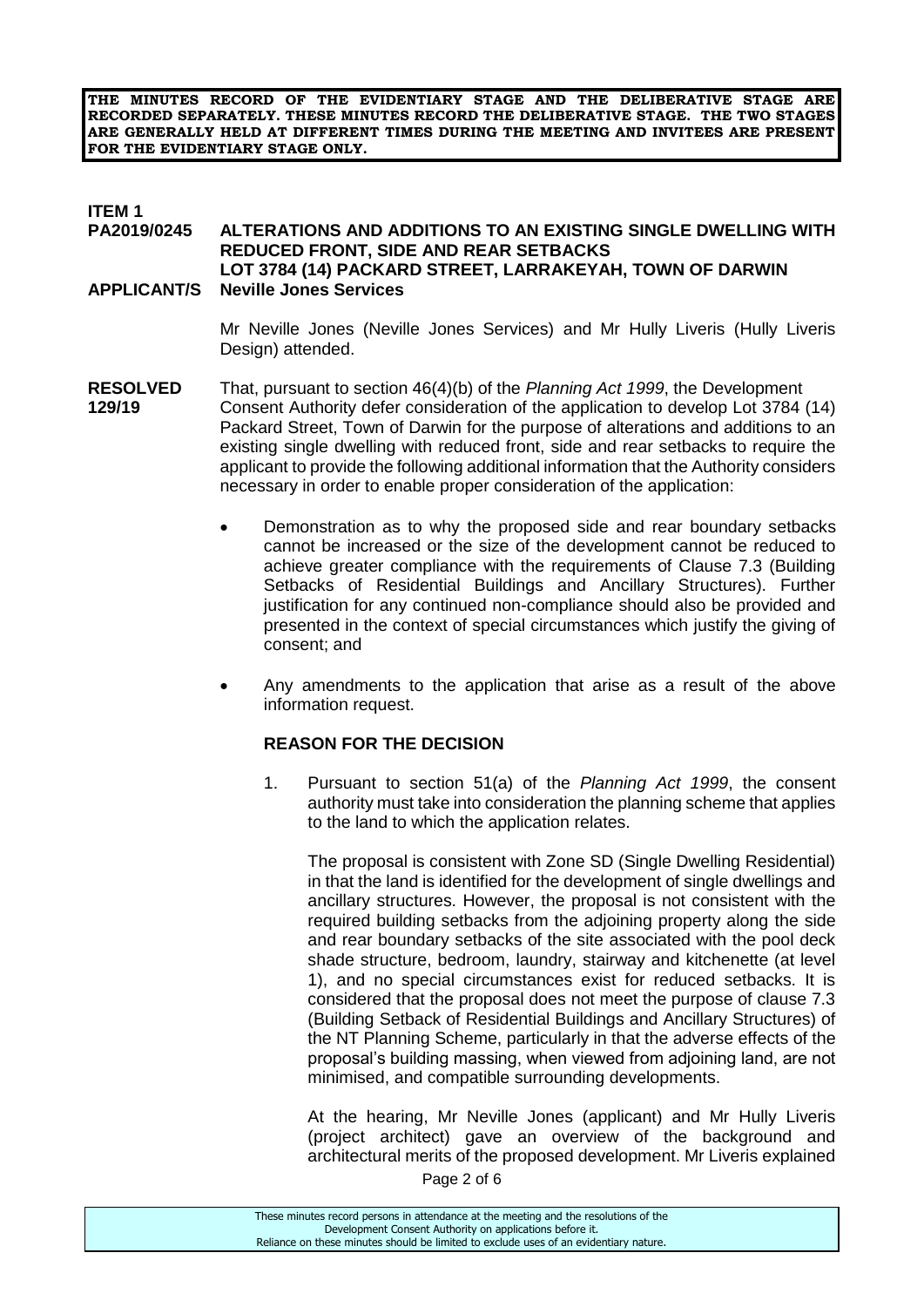to the Authority that the proposed architectural design is aimed at a tropical lifestyle and in minimising overlooking to surrounding properties. Mr Liveris also explained that there is an existing shed on adjacent Lot 3783 with a solid wall on the western boundary and that the proposed wall together with the main bedroom will improve the current outlook from the perspective of the subject lot. Further, Mr Liveris acknowledged that the design of the proposed development could be amended to demonstrate greater compliance with Clause 7.3 and was willing to undertake further discussions with the landowners and representatives from DAS.

The Authority, while acknowledging the architectural design of the proposed development, considered that the privacy being sought by the applicant is not exceptional or out of the ordinary to set the proposal apart from other developments on land zoned SD to justify the reduced setback being sought. The Authority considered that a 2.7m high block wall along the rear and western side boundaries and a 2.9m – 5.7m high block wall along the eastern side boundary (without any relief) may affect the amenity of the adjoining properties as the development, in terms of height and scale, is beyond what is ordinarily expected in Zone SD.

The Authority determined that the proposed variations to setback requirements for the gatehouse, trellis and toilet located on the front, side (west) and side (east) boundaries would likely be supported when the application is re-considered, as the application appeared to demonstrate special circumstances justifying the granting of consent for these particular elements of the proposed development.

**ACTION:** Notice of Deferral

# **ITEM 2**

**PA2019/0249 CARPORT ADDITION TO AN EXISTING SINGLE DWELLING WITH A REDUCED FRONT SETBACK LOT 3316 (21) THORNTON CRESCENT, MOIL, TOWN OF NIGHTCLIFF APPLICANT/S Brian Lewins**

Mr Lewins sent his apologies.

Mr Hans Bormann and Mrs Suzanne Bormann (landowners) attended.

**RESOLVED** That, pursuant to section 53(c) of the *Planning Act 1999*, the Development **130/19** Consent Authority refuse to consent to the application to develop Lot 3316 (21) Thornton Crescent, Town of Nightcliff for the purpose of a carport addition to an existing single dwelling with a reduced front setback, for the following reasons:

## **REASONS FOR THE DECISION**

1. Pursuant to section 51(a) of the *Planning Act 1999,* the consent authority must take into consideration the planning scheme that applies to the land to which the application relates.

Page 3 of 6 The proposal is consistent with Zone SD (Single Dwelling Residential) in that the land is identified for the development of single dwellings and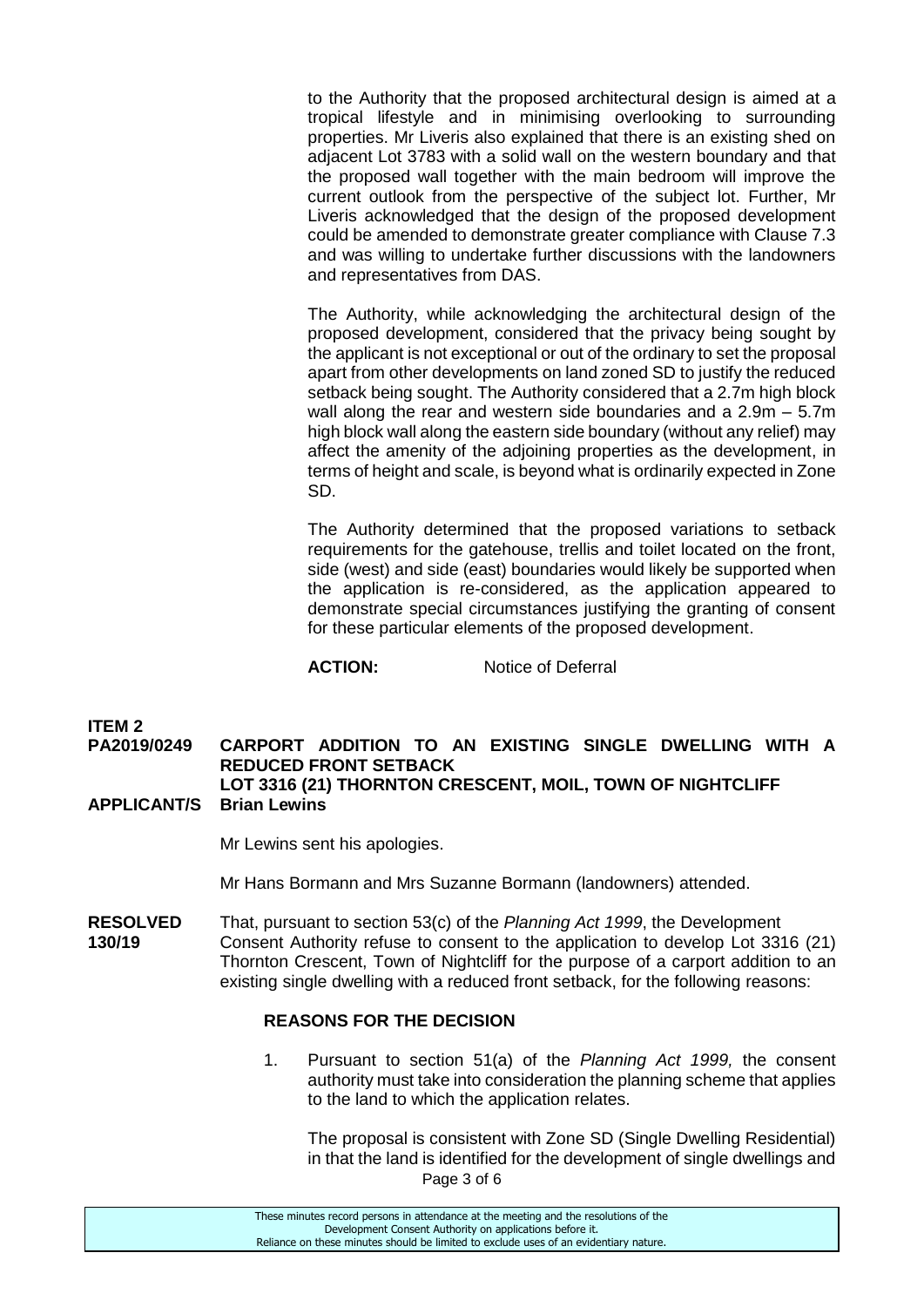ancillary structures. However, the proposal is not consistent with the required building setbacks from the front boundary of the site and no special circumstances exist for a reduced setback. The proposed construction of the carport addition for the apparent security and protection from the elements for the caravan is not exceptional or out of the ordinary to set it apart from other developments on land zoned SD to justify the reduced setback. It is also considered that the proposal does not meet the purpose of clause 7.3 (Building Setback of Residential Buildings and Ancillary Structures) of the NT Planning Scheme, particularly in that the carport structure's proposed height (4.2m) would be above that of the existing dwelling on the land (by 300mm), and combined with the length and width of the carport structure (5.8m x 4.3m excluding eaves), is not compatible in scale with the existing dwelling or with the streetscape and surrounding development in general.

2. Pursuant to section 51(n) of the *Planning Act 1999*, the consent authority must take into consideration the potential impact on the existing and future amenity of the area in which the land is situated.

The proposal is not consistent with the required building setback along the front boundary of the site and no special circumstances exist for a reduced setback. As such, it is considered an impact is likely on the existing and future amenity of the area in which the land is situated.

## **ACTION:** Notice of Refusal

# **ITEM 3**

#### **PA2019/0157 ALTERATIONS AND ADDITIONS TO AN EXISTING SHOPPING CENTRE (CASUARINA SQUARE) LOT 9576 (247) TROWER ROAD, CASUARINA, TOWN OF NIGHTCLIFF APPLICANT/S Northern Planning Consultants Pty Ltd**

Mr Brad Cunnington (Northern Planning Consultants) and Mr Ben Needham (GPTlandowners) attended.

# **RESOLVED**

.

**131/19** That, pursuant to section 46(4) (b) of the *Planning Act 1999*, the Development Consent Authority defer consideration of the application to develop Lot 9576 (247) Trower Road, Town of Nightcliff for the purpose of alterations and additions to an existing shopping centre (Casuarina Square) to require the applicant to provide the following additional information that the Authority considers necessary in order to enable proper consideration of the application:

- Amended plans to demonstrate greater compliance with a car parking rate of 4.48/100m<sup>2</sup> of Gross Lettable Area – Retail (GLAR); and
- Further justification and evidence to support any remaining shortfall if a rate of 4.48/100m² of GLAR cannot be achieved.

## **REASONS FOR THE DECISION**

1. The Authority noted that recent development approvals issued for the existing development (from 2013 onwards) applied a parking rate of 4.52/100m<sup>2</sup> of Gross Lettable Area (GLA) rather than the Northern Territory Planning Scheme

Page 4 of 6

These minutes record persons in attendance at the meeting and the resolutions of the Development Consent Authority on applications before it. Reliance on these minutes should be limited to exclude uses of an evidentiary nature.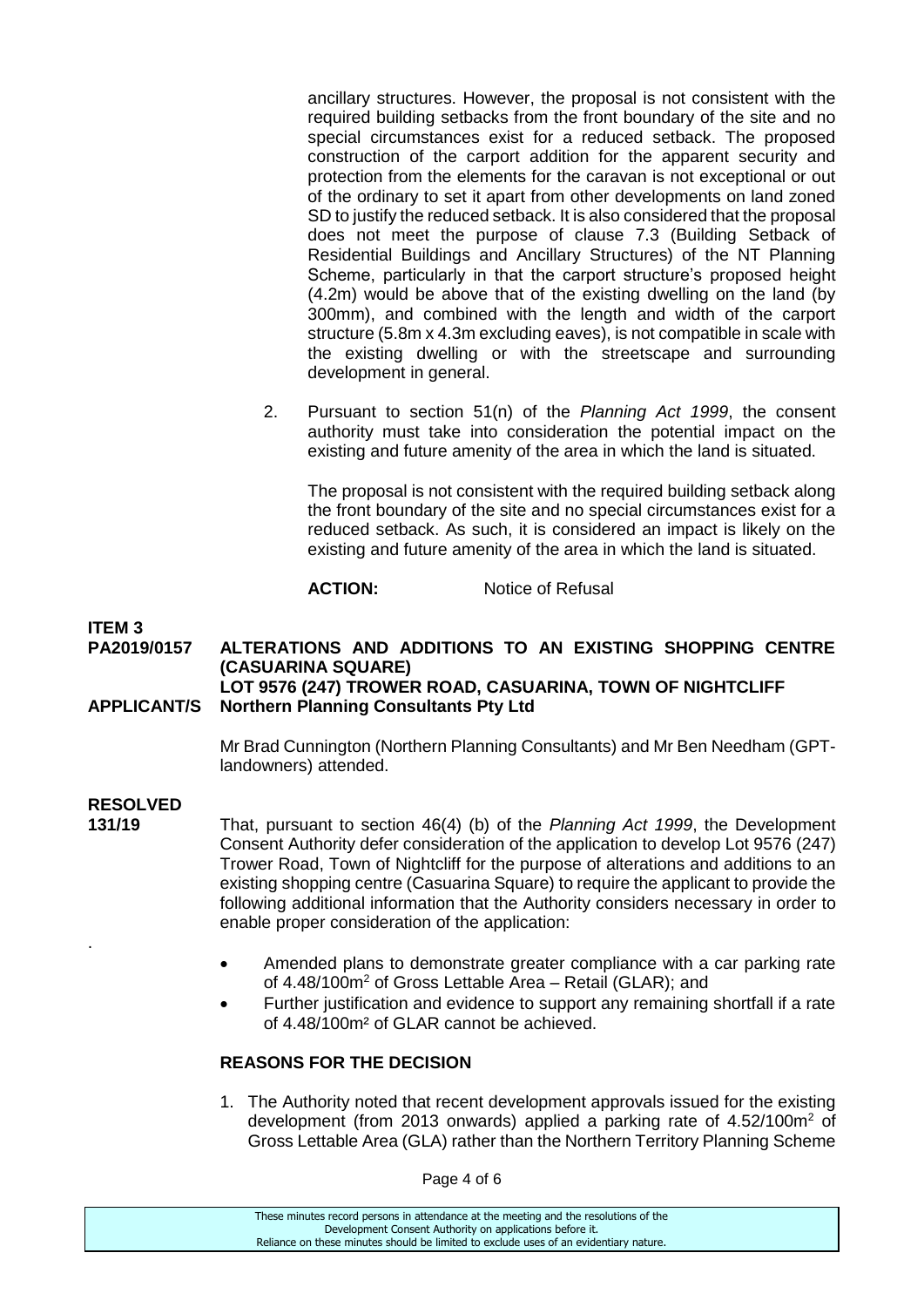(NTPS) requirement (as per Clause 6.5.1 (Parking Requirements)) of  $6/100m^2$ of Net Floor Area (NFA). The current application references a rate of 4.48/100m² of Gross Lettable Area – Retail (GLAR) rather than a rate of 4.52/100m² of GLA. The Authority is satisfied to accept the new definition/rate as it appears to be consistent with the rate previously applied and likely includes slightly more floor area than previously calculated using GLA.

Applying a parking rate of  $4.48/100m^2$  of GLAR the proposed development results in a shortfall of 136 parking spaces. The applicant in support of the reduction makes reference to the parking surveys conducted in October 2018 which indicates that the peak parking occupancy for the proposed development is 86% (Saturdays) which equates to a demand rate of  $3.86/100m^2$  of GLAR. This is less than the peak demand rate of 4.17/100m<sup>2</sup> of GLA in August 2017 and 4.13/100m<sup>2</sup> of GLA in September 2013 parking surveys. The applicant also explained that the proponent has recently adopted a car parking management plan which includes enforced timed parking restrictions and designated staff parking areas. The applicant contends that this measure has increased the efficiency of the parking provided in the development.

The Authority noted the justification provided by the applicant both in the application and at the hearing for the reduction sought. However, the Authority considered that the parking rate of  $4.48/100m^2$  of GLAR and previous approvals issued for the existing development (applying 4.52/100m² of GLA) is already a significantly reduced rate when compared to the requirements of Clause 6.5.1 of the NTPS and granting a further reduction has the potential to result in insufficient parking for the development.

The Authority acknowledged that both City of Darwin and the Transport and Civil Services Division of the NTG requested submission of Traffic Impact Assessments and that Development Assessment Services had recommended the requirement of these documents through condition precedents on any permit issued. The Authority considered that it would prudent of the developer to undertake these assessments prior to any reconsideration of the application as it has serious concerns in relation to the existing and future traffic management in and around the site.

The Authority acknowledged that the proposed development would result in existing ground level car park spaces being relocated underground with the remainder of the above ground spaces being provided with shade through the provision of shade structures. While this is definitely a merit of the application, an observation was made as to the impact this may have on some of the larger vehicles (motorhomes, cars towing caravans, trucks etc.) that currently utilise the ground level car park, likely due to a height limit being imposed in the other above and underground car parks within the centre. The applicant may like to address this observation as part of its future traffic studies.

Notwithstanding that parking was the main point of discussion at the hearing, the Authority also acknowledged that there were other variations sought to the proposed development being variations to Clause 6.5.3 (Parking Layout) and Clause 6.6 (Loading Bays) of the NTPS. The Authority considered that a variation to the length of the parking spaces and to the overall number of loading bays could likely be supported as part of any re-submitted application, as the application appeared to demonstrate special circumstances justifying the granting of consent for these particular elements of the proposed development.